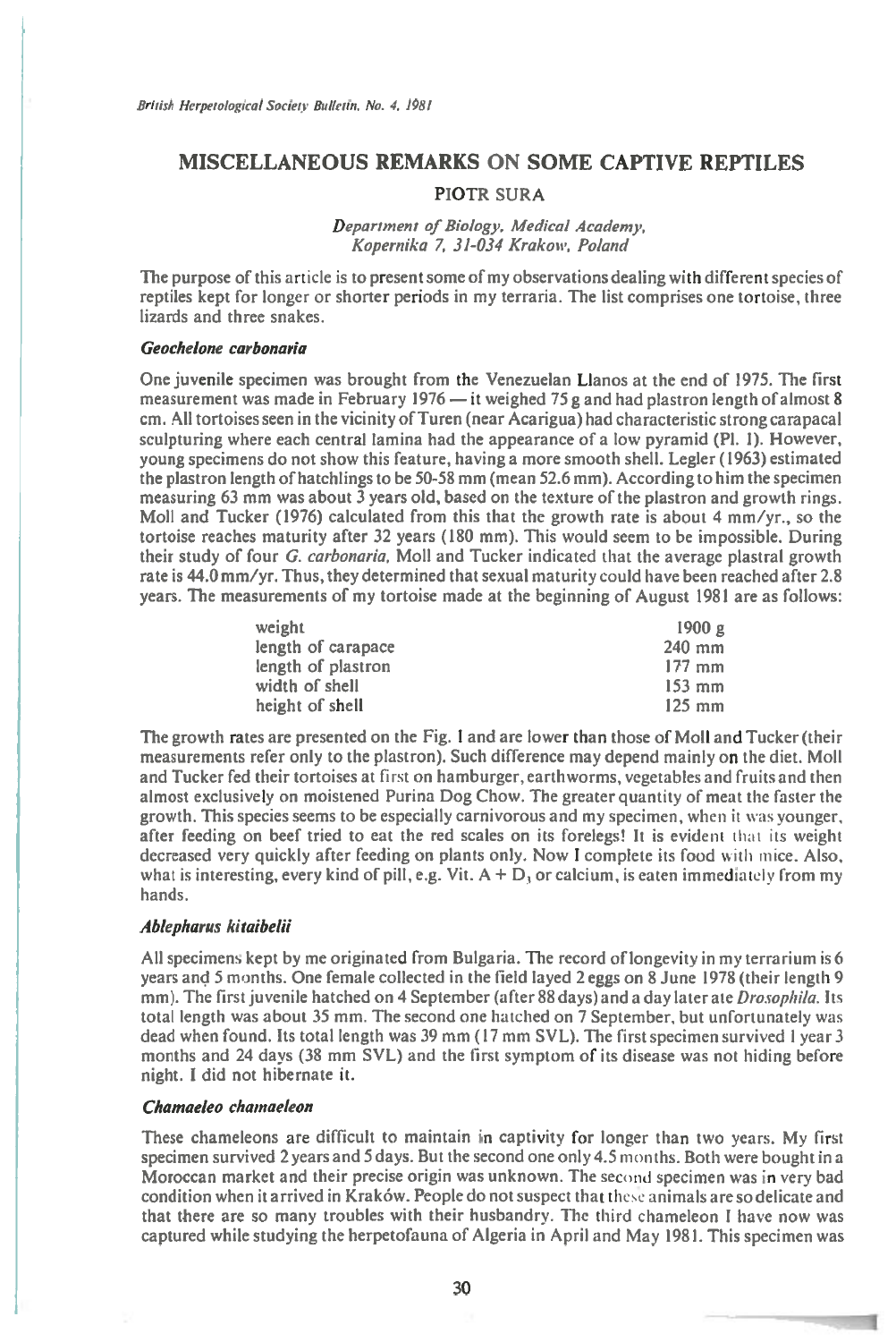also brought to Poland by my friend and after some time reached me, as I expected. The main also brought to Poland by my friend and after some time reached me, as I expected. The main<br>problem is to provide enough food. A chameleon can eat a full jar of grasshoppers every day. So I<br>decided to complement its food w on a tree branch indoors. The chameleon likes to climb the curtain and hunts every insect which appears nearby. I was successful with this manner of husbandry with my first specimen.

### **Ophisaurus ventralis**

Three specimens were sent to me by a dealer in the USA on 21 September 1976. I decided to include this species in this list mainly because of a case of its longevity in my terrarium. Two specimens have survived so far (1 August 1981) 4 years 10 months 9 days and are in excellent condition. According to Bowler (1977) the maximum record for this species in the USA (Philadelphia Zoo Collection) was 3 years 9 months and 5 days. The glass lizards are fed mainly on newborn mice and insects and they remain on the best of terms with 2 **Ophisaurus apodus** and <sup>1</sup>**Anguis fragilis.** On 18-19 June 1980 the female laid 12 eggs of average size 17 x 10 mm. Though I suspected that I had also a male (P1. 2), none of the eggs were fertile. Also, I never witnessed a copulation. They have not hibernated.

### **Elaphe rufodorsata** and **Rhabdophis tigrinus**

Some observations on a young specimen of **E. rufodorsata** which may be added to my previous article (Sura, 1981) are presented below:

| 29 September 1980   | birth and shedding                        |
|---------------------|-------------------------------------------|
| 17 October          | the first frog eaten                      |
| 21 October          | the second frog eaten                     |
| 10 November         | shedding                                  |
| 20 November         | put into the refrigerator for hibernation |
| $10$ January $1981$ | removed from the refrigerator             |
| 14 February         | two fish eaten                            |

As can be seen the snake refused food for 116 days (including stay in the refrigerator). And, after I had given up hope of saving it I put into the water dish a dead fish. The snake ate it quickly and then a second one. Until the beginning of April it fed regularly. Then I went away for  $1\frac{1}{2}$  months and it refused food for this period, while in a friend's institute. The subsequent progress of the snake is shown below:

| 8 June 1981 | attempted to swallow a <i>Lacerta vivipara</i> , |
|-------------|--------------------------------------------------|
|             | but it was too big                               |
| $9$ June    | a frog was eaten                                 |
| 14 June     | the leg of a R. temporaria was eaten             |
| 2 July      | two new-born mice were eaten                     |
| 5 July      | a frog was eaten                                 |

Since then the snake has been in fine condition and has started to grow at last. On 27 July it ate a lizard (Plate 3).

**Rhabdophis tigrinus.** All three snakes which were hatched a year ago now eat adult **Rana lessonae**  and medium-sized **R. temporaria.** always hind legs first (Plate 4). They were not hibernated, and in winter were fed mainly on fishes. None of them attempt to bite when handled. Also, I have observed attempts at copulation by two of them.

#### **Vipera lebetina mauritanica**

This specimen, measuring about 40 cm, was collected at the same time in Algeria as the **Chamaeleo chameleon.** It was placed in a terrarium with three other species of snakes (Pl. 5). During the first days the viper hissed loudly whenever I approached, but after some time it got used to the new situation and started to eat weaned mice offered to it from tweezers. The first time, I assume the viper used its full quantity of venom to kill the mouse, as it died immediately. But now the viper eats such mice without killing them first, but fully grown mice die 2-4 mins. after being bitten. The viper is growing quickly and, though is very calm, it may become a problem in the future.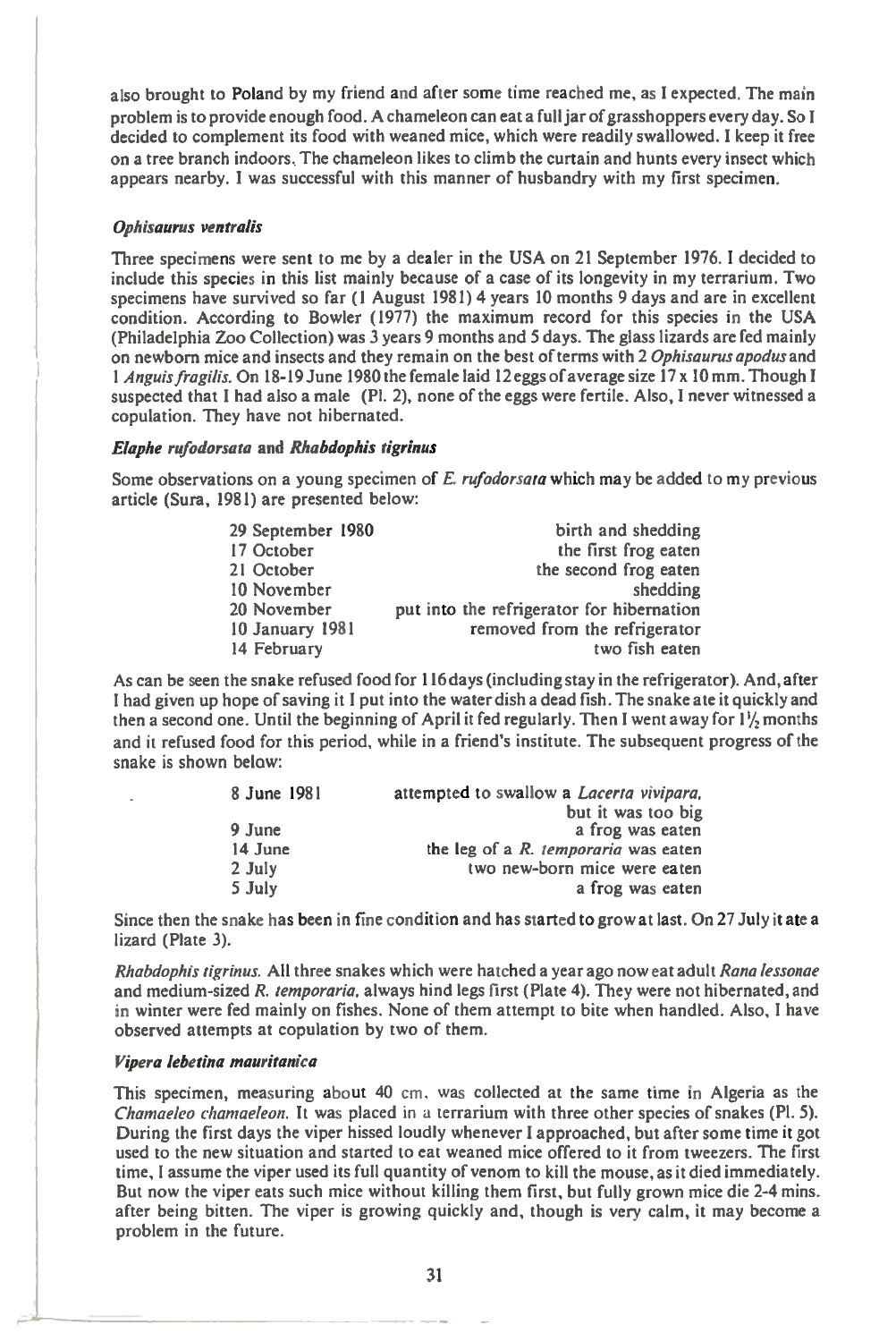

Fig. 1. Growth rate of Geochelone carbonaria.

 $32$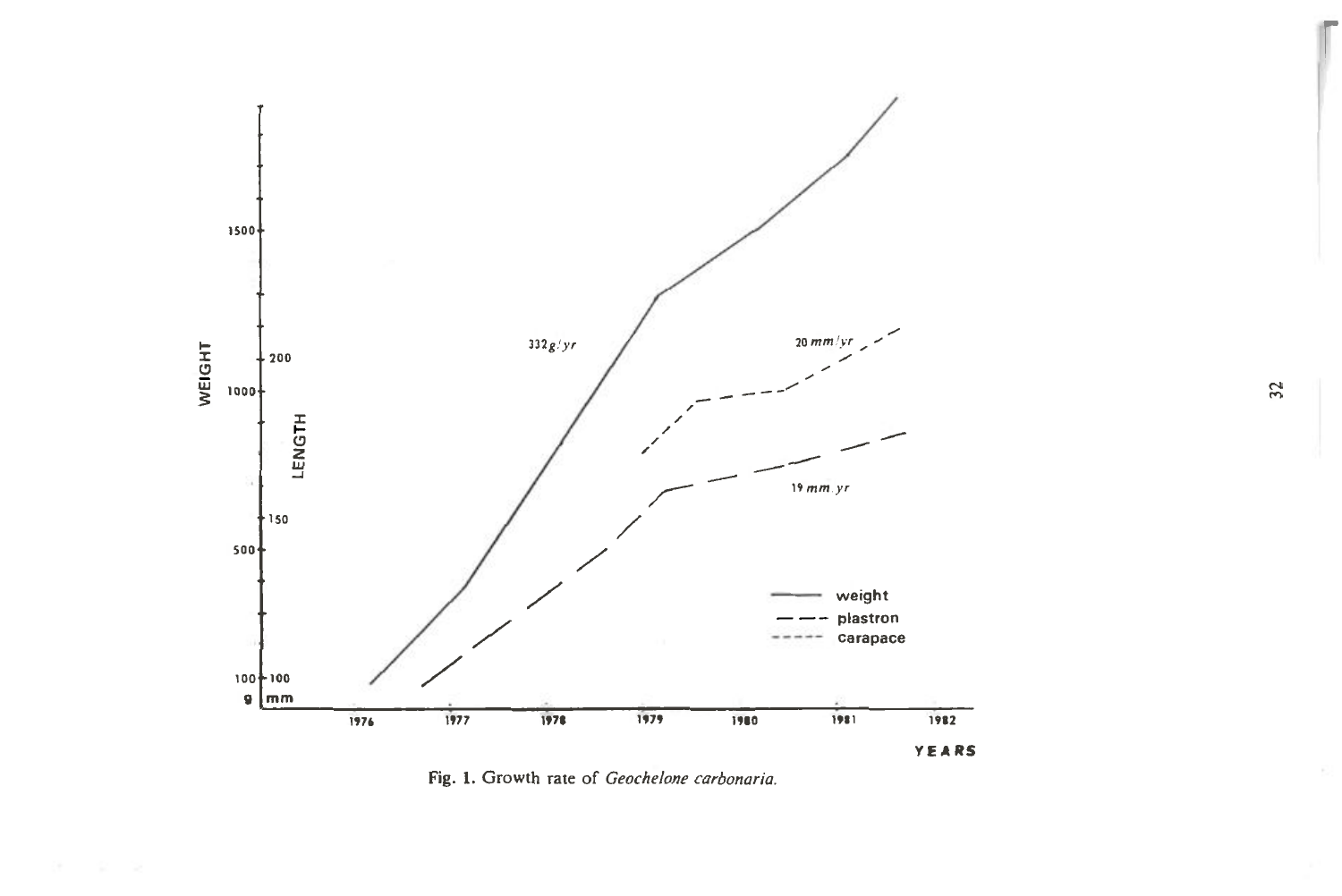

Plate 1. *Geochelone carbonana* eating a piece of tomato. Its size at the end of 1975 was similar to that of *G. elegans* **nearby.** 



Plate 2. Ophisaurus ventralis.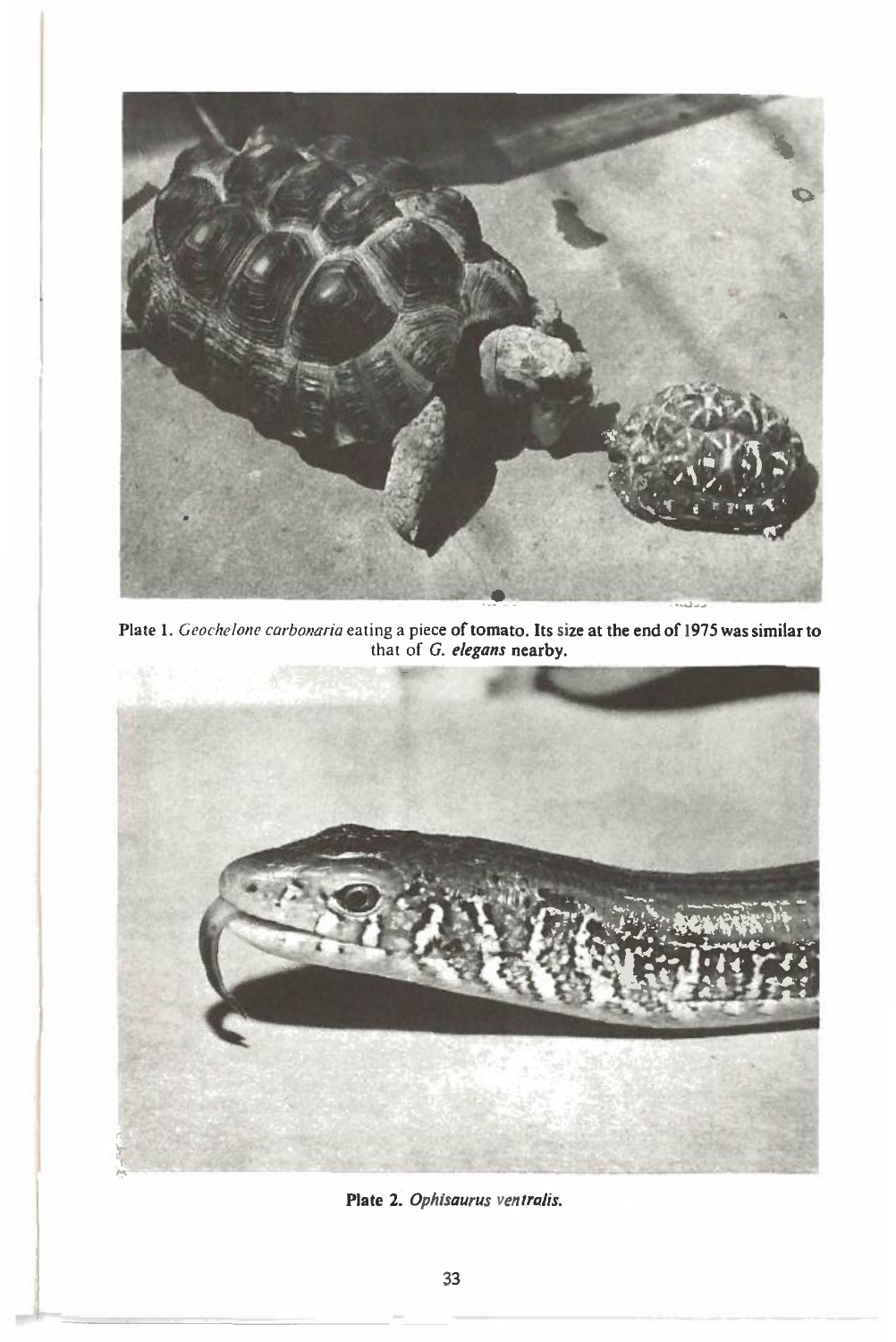

**Plate 3. Juvenile** *Elaphe nifodorsata* **swallowing** a lizard.



**Plate 4. Rhabdophis tigrinus one year old, swallowing** a frog.